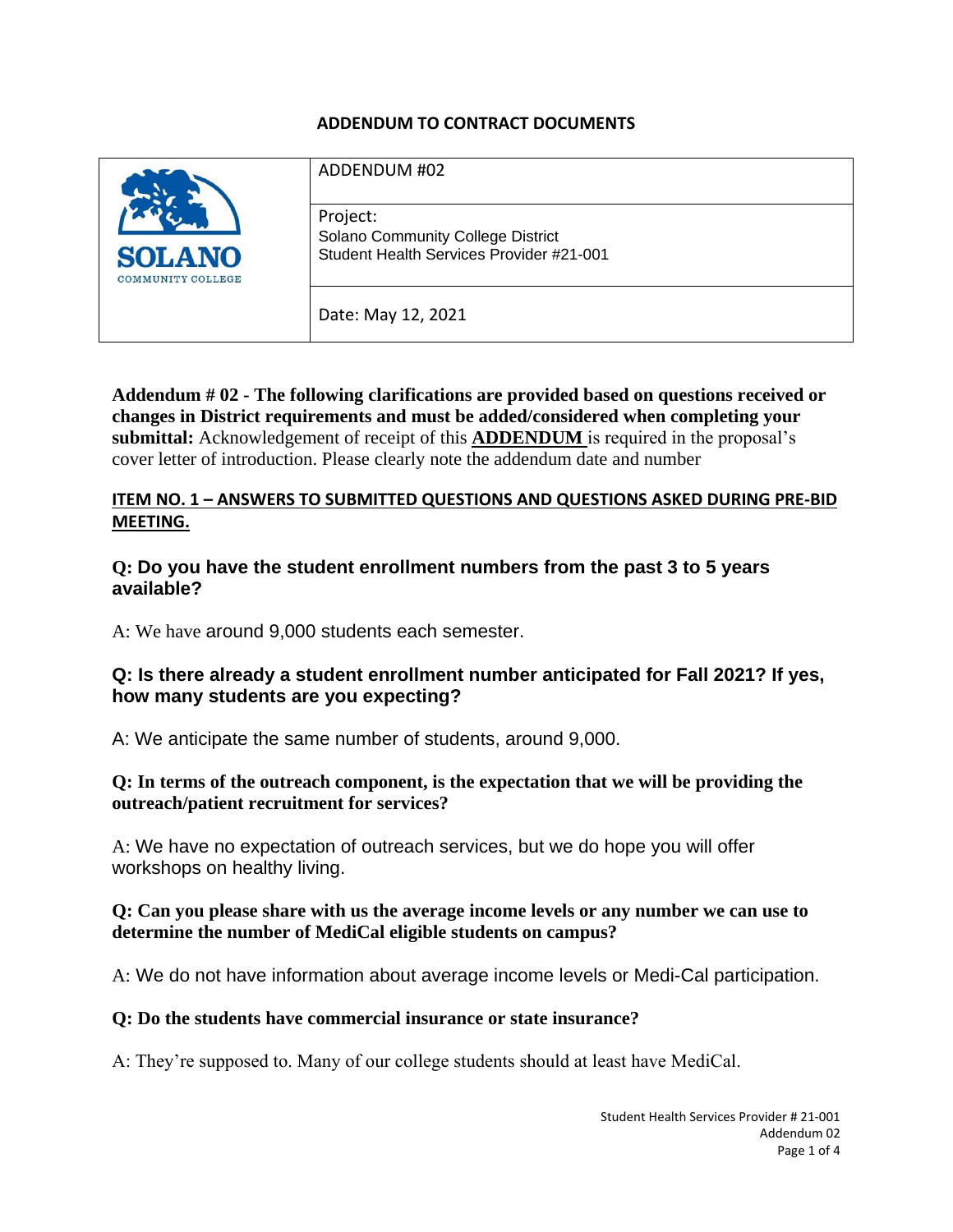# **Q: Will the students pay an extra fee on top of initial tuition or time of service.**

A: No, Students will not pay an additional fee. This is something that needs to factor into your business model.

## **Q. Can the provider bill the student's insurance?**

A. No. Title 5, Section 7 of California Code of Regulations does not include a provision for charging a student's health plan. This is supported by the Student Fee Handbook, published by the Chancellor's Office of California Community Colleges. We therefore believe that it is not permissible to charge a student's health insurance.

## **Q. What is the historical volume and type of patient visits?**

A. We were unable to obtain any historical data.

## **Q: Is Solano expecting the service provider to provide vaccines to students?**

A: We have in the past with Flu Vaccines.

## **Q: Will vaccines be provided to the health care provider?**

A: We cannot ensure that vaccines will be provided to the Health Center for free.

### **Q: There are two different budget templates, what's the difference, and what amounts should we be assuming in the RFP?**

A: You don't have to do two different budget templates. One is to go big and one is to go small. You can propose one or both at your discretion.

#### **Q: For on-site services, what type of staffing are you proposing that the service providers provide?**

A: Someone who qualifies to provide medical treatment and works best with your revenue model.

### **Q: Is the college expecting any procedures to be performed on-site?**

A: Types of services allowed by Title, Section 54702, are limited to the following. Your proposal may include all or a portion of this list:

- Clinical Care Services
	- o Assessment, intervention, and referral for health services
	- o First aid and basic emergency care
	- o Health appraisal
	- o Communicable disease control
- Mental Health Services
	- o Crisis management
	- o Short-term psychological counseling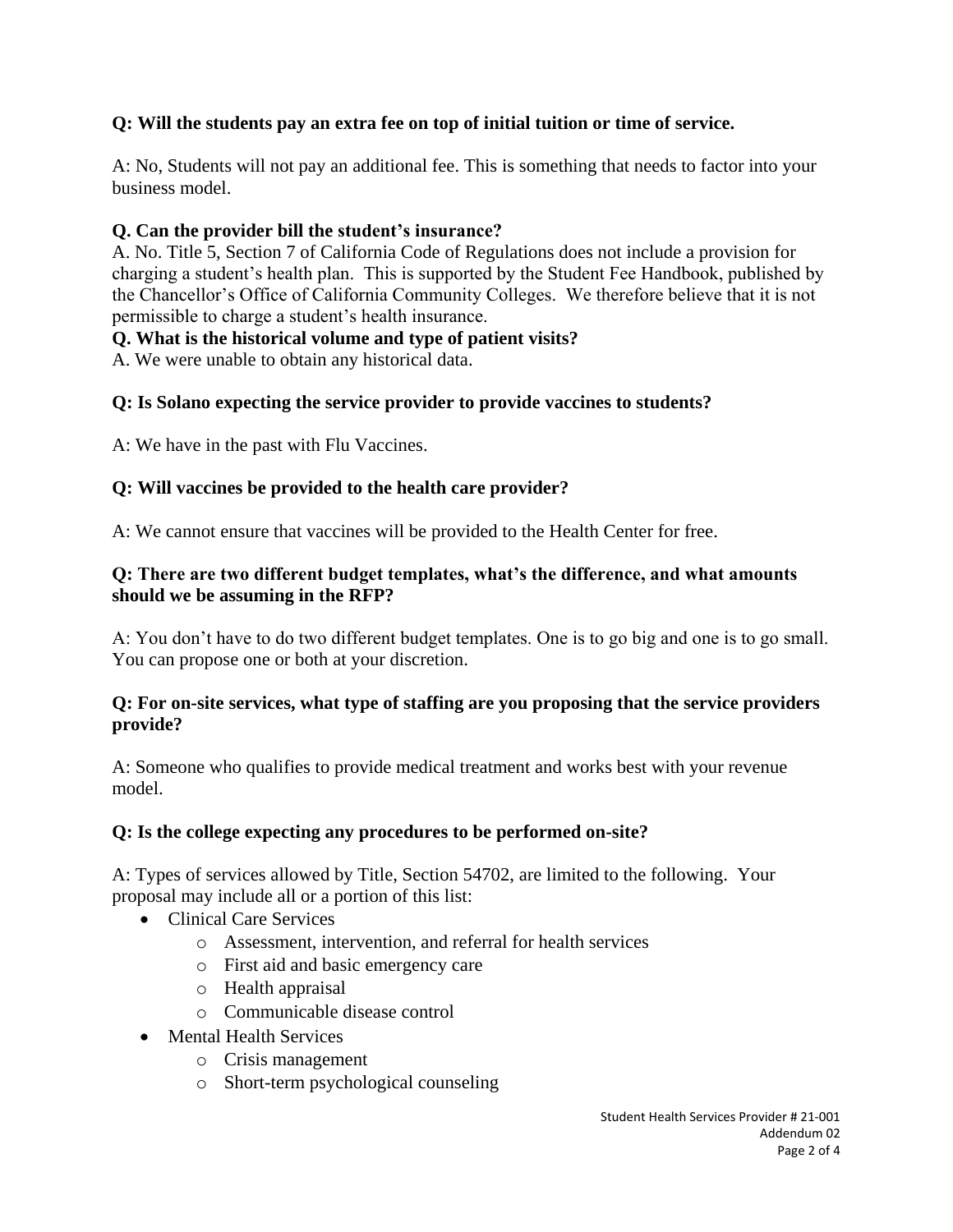- o Alcohol/drug counseling
- o Eating disorders counseling
- o Stress management
- o Suicide prevention
- o Sexual harassment/assault recovery counseling program
- o Mental health assessment

### **Q: Will we be expected to continue services through the summer?**

A: You can propose with or without summer, but including summer is preferred.

# **Q: Is there a TB test requirement?**

A: Employees are required to have periodic TB tests. Your proposal may either include or exclude this service for employees.

# **Q: Can we email our proposals?**

A: No, you cannot email your proposal. Solano does not currently use programs such as PlanetBids to accept e-proposals either. We are requesting that all bids are sealed and mailed or hand-delivered, we cannot accept anything else. If you plan on hand delivering the proposal, please deliver the package to the receptionist in building 600. Offices 628-639, through the double glass doors.

# **Q: Can we use our EHR (electronic health record)?**

A: Yes.

# **Q: Will the college provide computers, scanners, etc.?**

A: Yes, we can.

### **Q: Are there any challenges when it comes to having an enrollment file/accepting student information?**

A: The information is allowed through FERPA once we enter into a contract.

## **Q: Are the student health fees guaranteed? For example, if we do not have the anticipated student population attending will the fees be guaranteed anyways?**

A: Fees are mandatory, students have to pay them. We will enter into a contract for whatever fees you will charge and if those fees are inadequate ten the college will have to make them up. You as the proposer are guaranteed the contract amount we agree to.

### **Q: Is the term for renewal annually?**